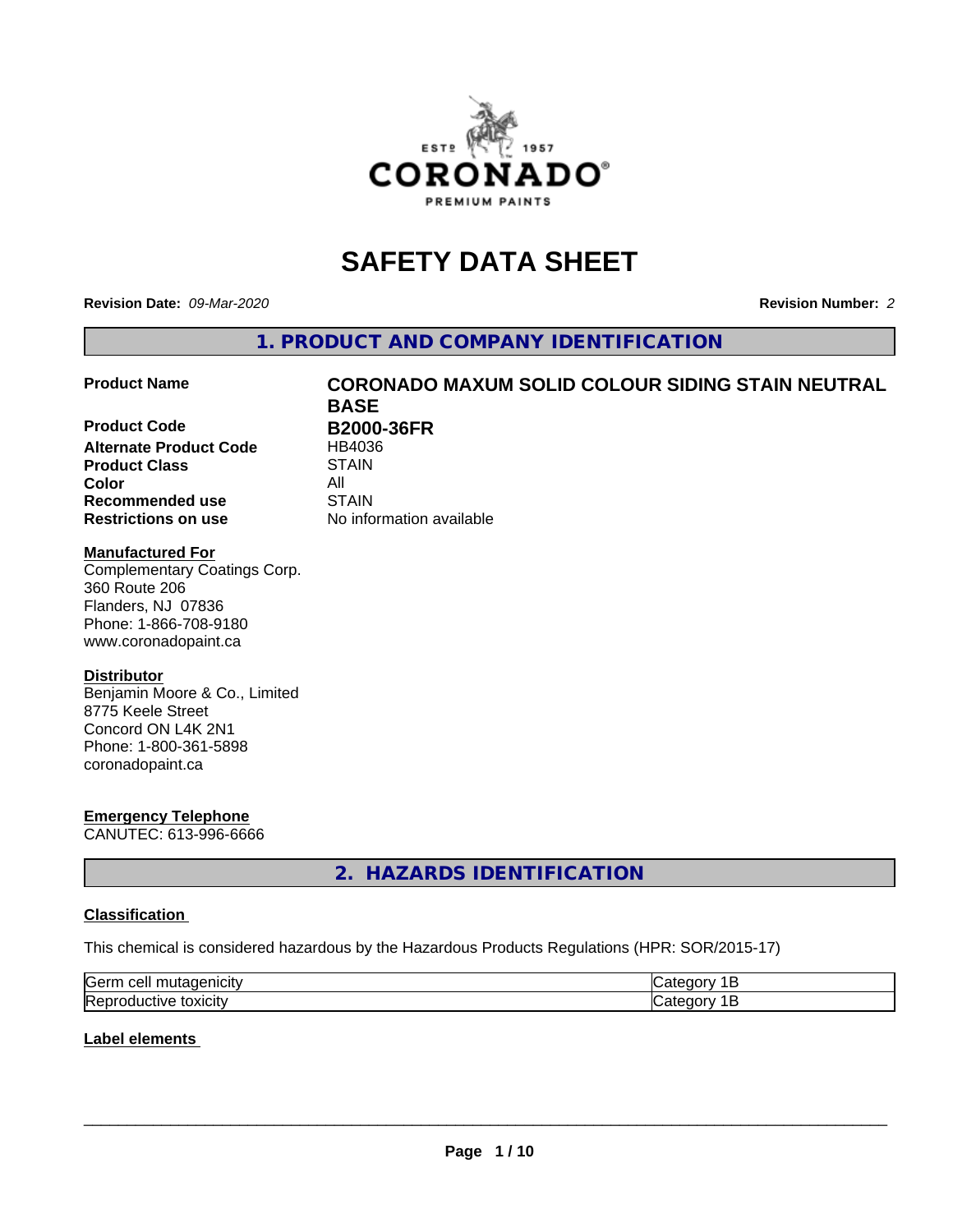## **Danger**

**Hazard statements** May cause genetic defects May damage fertility or the unborn child



**Appearance** liquid **Odor 11** and **Odor 11** and **Odor 11** and **Odor 11** and **Odor Odor 1** and **Odor 1** and **Odor 1** and **Odor 1** and **Odor 1** and **1** and **1** and **1** and **1** and **1** and **1** and **1** and **1** and

### **Precautionary Statements - Prevention**

Obtain special instructions before use Do not handle until all safety precautions have been read and understood Use personal protective equipment as required

#### **Precautionary Statements - Response**

IF exposed or concerned: Get medical advice/attention

## **Precautionary Statements - Storage**

Store locked up

#### **Precautionary Statements - Disposal**

Dispose of contents/container to an approved waste disposal plant

#### **Other information**

No information available

| <b>Chemical name</b>                                                            | <b>CAS No.</b> | Weight-%      | <b>Hazardous Material</b>             | Date HMIRA filed and                                             |
|---------------------------------------------------------------------------------|----------------|---------------|---------------------------------------|------------------------------------------------------------------|
|                                                                                 |                |               | registry number<br>(HMIRA registry #) | Information Review Act date exemption granted<br>(if applicable) |
| Nepheline syenite                                                               | 37244-96-5     | $10 - 30\%$   |                                       |                                                                  |
| Diatomaceous earth                                                              | 61790-53-2     | $1 - 5%$      |                                       |                                                                  |
| Propylene glycol                                                                | $57 - 55 - 6$  | $1 - 5%$      |                                       |                                                                  |
| Propanoic acid, 2-methyl-,<br>monoester with<br>2,2,4-trimethyl-1,3-pentanediol | 25265-77-4     | $1 - 5%$      |                                       |                                                                  |
| Sodium C14-C16 olefin<br>sulfonate                                              | 68439-57-6     | $0.1 - 0.25%$ |                                       |                                                                  |
| Carbamic acid,<br>1H-benzimidazol-2-yl-, methyl<br>ester                        | 10605-21-7     | $0.1 - 0.25%$ |                                       |                                                                  |

# **3. COMPOSITION INFORMATION ON COMPONENTS**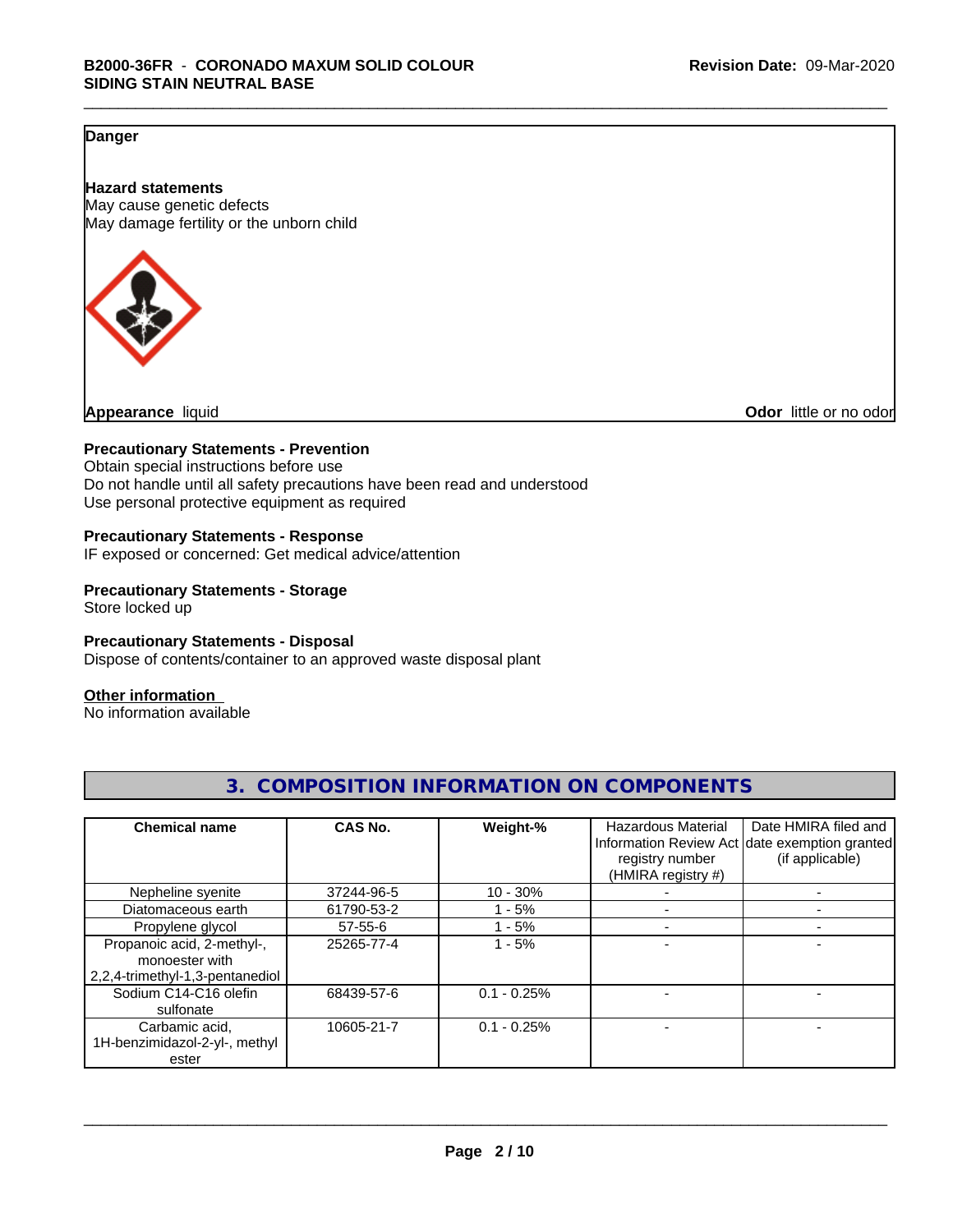\*The exact percentage (concentration) of composition has been withheld as a trade secret

|                                        | 4. FIRST AID MEASURES                                                                                    |
|----------------------------------------|----------------------------------------------------------------------------------------------------------|
| <b>General Advice</b>                  | If symptoms persist, call a physician. Show this safety data<br>sheet to the doctor in attendance.       |
| <b>Eye Contact</b>                     | Rinse thoroughly with plenty of water for at least 15<br>minutes and consult a physician.                |
| <b>Skin Contact</b>                    | Wash off immediately with soap and plenty of water while<br>removing all contaminated clothes and shoes. |
| <b>Inhalation</b>                      | Move to fresh air. If symptoms persist, call a physician.                                                |
| Ingestion                              | Clean mouth with water and afterwards drink plenty of<br>water. Consult a physician if necessary.        |
| <b>Most Important Symptoms/Effects</b> | None known.                                                                                              |
| <b>Notes To Physician</b>              | Treat symptomatically.                                                                                   |
|                                        |                                                                                                          |

**5. FIRE-FIGHTING MEASURES**

| <b>NFPA</b>                                           | Health: 2                                                     | Flammability: 0                                                                                            | <b>Instability: 0</b>                                                                                                                        |  | <b>Special: Not Applicable</b> |  |
|-------------------------------------------------------|---------------------------------------------------------------|------------------------------------------------------------------------------------------------------------|----------------------------------------------------------------------------------------------------------------------------------------------|--|--------------------------------|--|
|                                                       | Lower flammability limit:<br><b>Upper flammability limit:</b> |                                                                                                            | Not applicable<br>Not applicable                                                                                                             |  |                                |  |
|                                                       | <b>Flammability Limits In Air</b>                             |                                                                                                            |                                                                                                                                              |  |                                |  |
| <b>Flash Point Data</b><br><b>Method</b>              | Flash point (°F)<br>Flash Point (°C)                          |                                                                                                            | Not applicable<br>Not applicable<br>Not applicable                                                                                           |  |                                |  |
|                                                       | Sensitivity to static discharge                               |                                                                                                            | No                                                                                                                                           |  |                                |  |
|                                                       | Sensitivity to mechanical impact                              |                                                                                                            | No                                                                                                                                           |  |                                |  |
| <b>Specific Hazards Arising From The Chemical</b>     |                                                               |                                                                                                            | Closed containers may rupture if exposed to fire or<br>extreme heat.                                                                         |  |                                |  |
| Protective equipment and precautions for firefighters |                                                               |                                                                                                            | As in any fire, wear self-contained breathing apparatus<br>pressure-demand, MSHA/NIOSH (approved or equivalent)<br>and full protective gear. |  |                                |  |
| <b>Suitable Extinguishing Media</b>                   |                                                               | Use extinguishing measures that are appropriate to local<br>circumstances and the surrounding environment. |                                                                                                                                              |  |                                |  |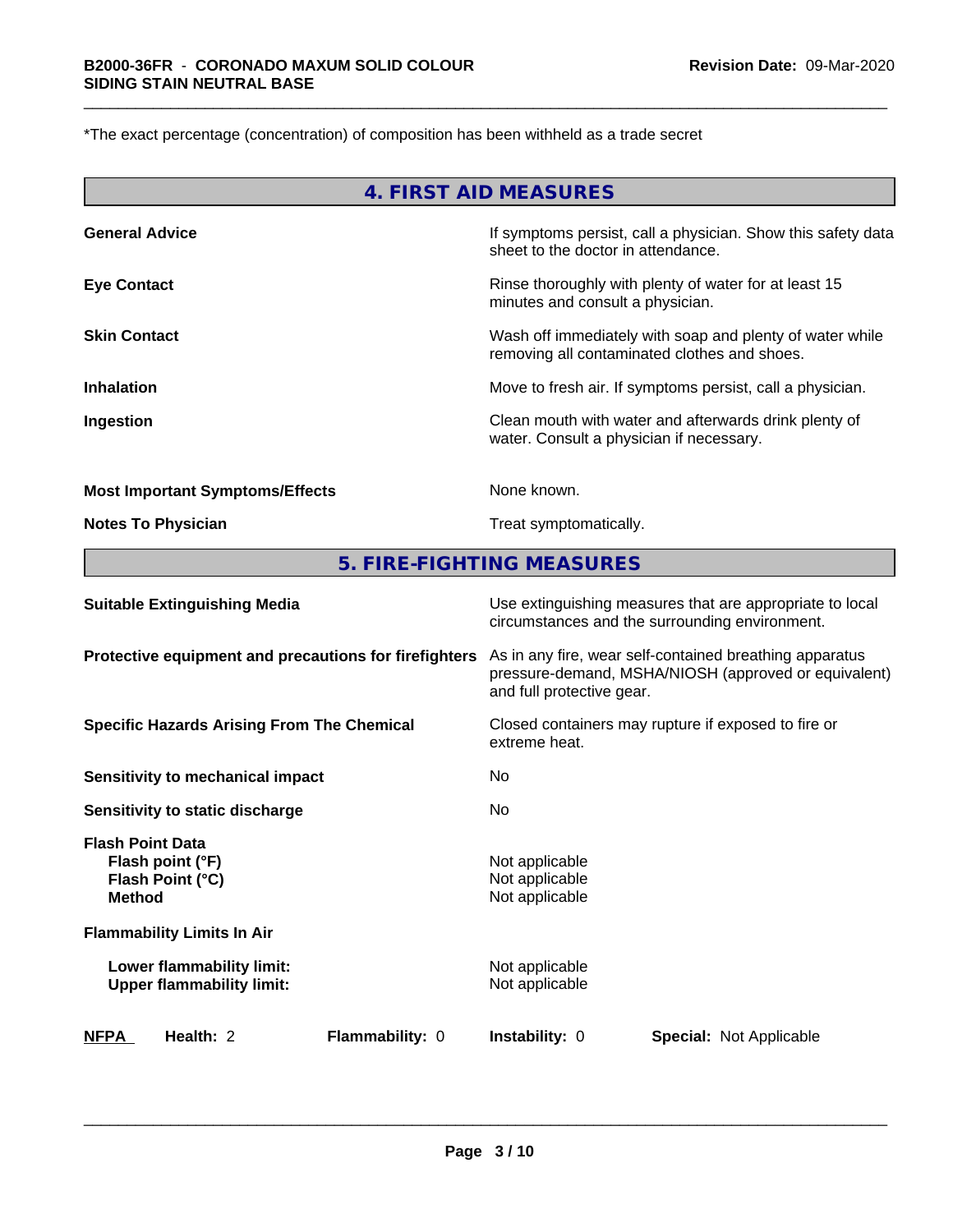#### **NFPA Legend**

- 0 Not Hazardous
- 1 Slightly
- 2 Moderate
- 3 High
- 4 Severe

*The ratings assigned are only suggested ratings, the contractor/employer has ultimate responsibilities for NFPA ratings where this system is used.*

*Additional information regarding the NFPA rating system is available from the National Fire Protection Agency (NFPA) at www.nfpa.org.*

## **6. ACCIDENTAL RELEASE MEASURES**

**Personal Precautions Precautions** Avoid contact with skin, eyes and clothing. Ensure adequate ventilation.

**Other Information Determines According to the Prevent further leakage or spillage if safe to do so.** 

**Environmental precautions** See Section 12 for additional Ecological Information.

**Methods for Cleaning Up Example 20 Soak** up with inert absorbent material. Sweep up and shovel into suitable containers for disposal.

# **7. HANDLING AND STORAGE**

**Handling Handling Avoid contact with skin, eyes and clothing. Avoid breathing H** vapors, spray mists or sanding dust. In case of insufficient ventilation, wear suitable respiratory equipment.

**Storage** Storage **Keep container tightly closed.** Keep out of the reach of

**Incompatible Materials Incompatible Materials No information available** 

**8. EXPOSURE CONTROLS/PERSONAL PROTECTION**

children.

#### **Exposure Limits**

| <b>Chemical name</b> | <b>ACGIH TLV</b> | Alberta | <b>British Columbia</b>  | Ontario            | Quebec                      |
|----------------------|------------------|---------|--------------------------|--------------------|-----------------------------|
| Nepheline syenite    | N/E              | N/E     | N/E                      | 10 mg/m $3$ - TWA  | N/E                         |
| Diatomaceous earth   | N/E              | N/E     | $4 \text{ mg/m}^3$ - TWA | N/E                | 6 mg/m <sup>3</sup> - TWAEV |
|                      |                  |         | 1.5 ma/m $^3$ - TWA      |                    |                             |
| Propylene glycol     | N/E              | N/E     | N/E                      | 10 mg/m $3$ - TWA  | N/E                         |
|                      |                  |         |                          | 50 ppm - TWA       |                             |
|                      |                  |         |                          | 155 mg/m $3$ - TWA |                             |

**Legend**

ACGIH - American Conference of Governmental Industrial Hygienists Alberta - Alberta Occupational Exposure Limits British Columbia - British Columbia Occupational Exposure Limits

Ontario - Ontario Occupational Exposure Limits

Quebec - Quebec Occupational Exposure Limits

N/E - Not established

**Engineering Measures Ensure** Ensure adequate ventilation, especially in confined areas.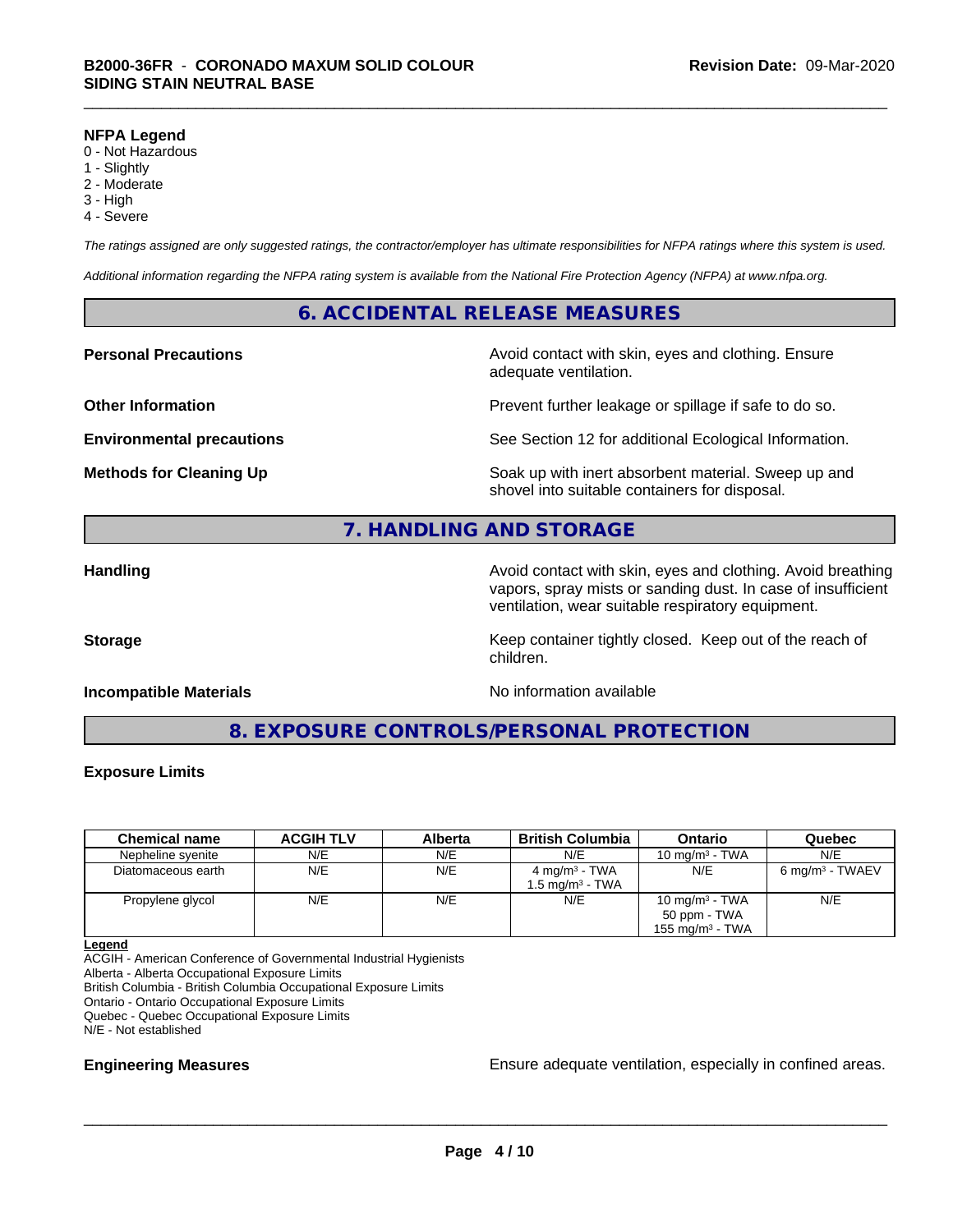# **Personal Protective Equipment**<br> **Eve/Face Protection**

Safety glasses with side-shields.

**Skin Protection Protective gloves and impervious clothing. Respiratory Protection Number 1** (Use only with adequate ventilation. In operations where exposure limits are exceeded, use a NIOSH approved respirator that has been selected by a technically qualified person for the specific work conditions. When spraying the product or applying in confined areas, wear a NIOSH approved respirator specified for paint spray or organic vapors.

**Hygiene Measures Avoid contact with skin, eyes and clothing. Remove and Avoid contact with skin, eyes and clothing. Remove and Avoid contact with skin, eyes and clothing. Remove and** wash contaminated clothing before re-use. Wash thoroughly after handling.

### **9. PHYSICAL AND CHEMICAL PROPERTIES**

**Appearance** liquid **Odor** little or no odor **Odor Threshold** No information available **Density (lbs/gal)** 10.0 - 10.1 **Specific Gravity** 1.19 - 1.21 **pH pH**  $\blacksquare$ **Viscosity (cps)** No information available **Solubility(ies)**<br> **Water solubility**<br> **Water solubility Evaporation Rate No information available No information available Vapor pressure** No information available **No information available Vapor density No information available No information available Wt.** % Solids 40 - 50 **Vol. % Solids** 30 - 40 **Wt. % Volatiles** 50 - 60 **Vol. % Volatiles** 60 - 70 **VOC Regulatory Limit (g/L)** <250 **Boiling Point (°F)** 212 **Boiling Point**  $(^{\circ}C)$  100 **Freezing point (°F)** 32 **Freezing Point (°C)** 0 **Flash point (°F)**<br> **Flash Point (°C)**<br> **Flash Point (°C)**<br> **C Flash Point (°C) Method** Not applicable **Flammability (solid, gas)**<br> **Commability limit:**<br>
Upper flammability limit:<br>
Not applicable **Upper flammability limit:**<br> **Lower flammability limit:** Not applicable Not applicable **Lower flammability limit: Autoignition Temperature (°F)** No information available **Autoignition Temperature (°C)** No information available **Decomposition Temperature (°F)** No information available **Decomposition Temperature (°C)**<br> **Partition coefficient Partition coefficient Partition coefficient Partition coefficient Partition coefficient Partition coefficient Partition coefficient Partition coefficie** 

**No information available No information available** 

## **10. STABILITY AND REACTIVITY**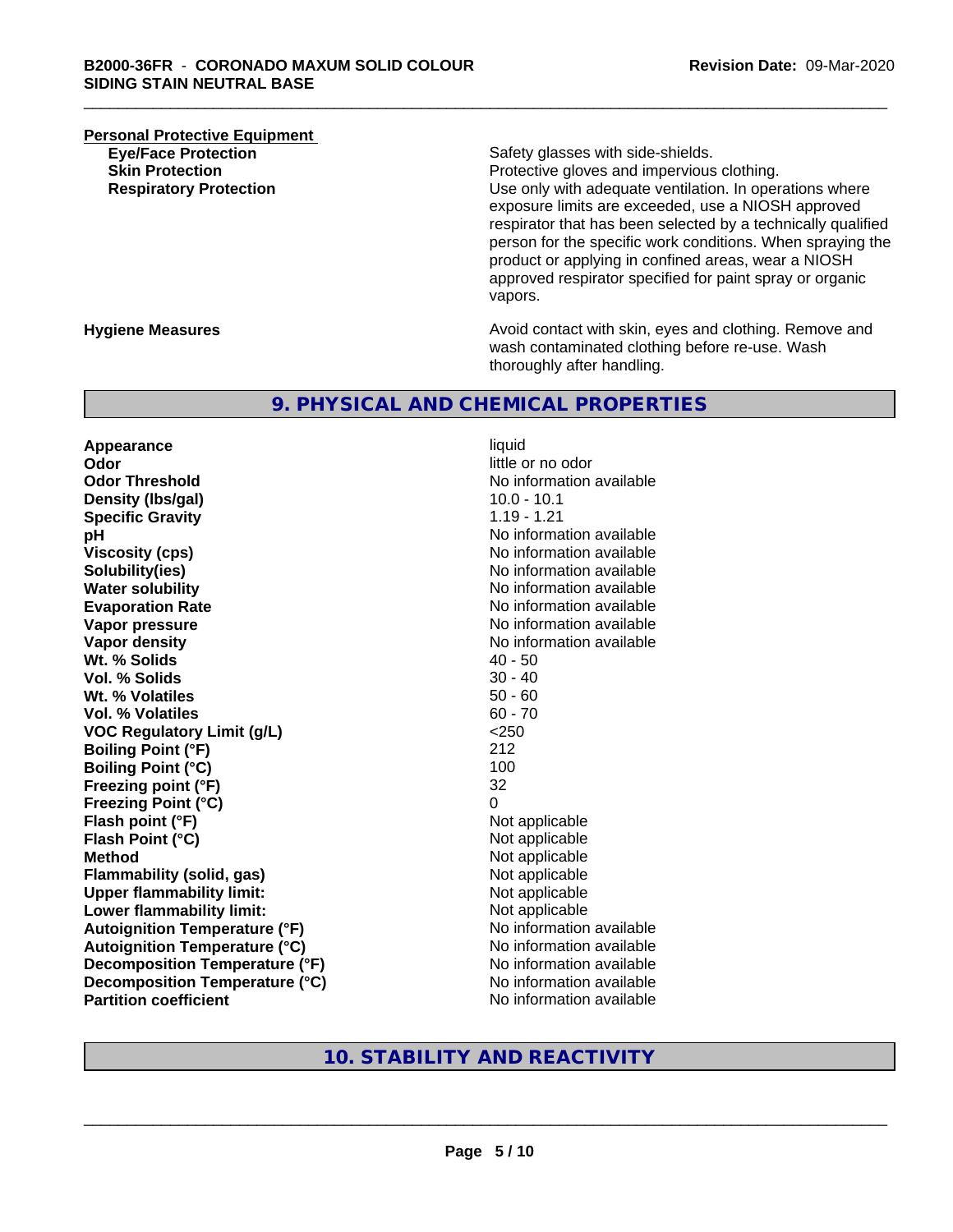| <b>Reactivity</b>                       | Not Applicable                           |
|-----------------------------------------|------------------------------------------|
| <b>Chemical Stability</b>               | Stable under normal conditions.          |
| <b>Conditions to avoid</b>              | Prevent from freezing.                   |
| <b>Incompatible Materials</b>           | No materials to be especially mentioned. |
| <b>Hazardous Decomposition Products</b> | None under normal use.                   |
| Possibility of hazardous reactions      | None under normal conditions of use.     |

# **11. TOXICOLOGICAL INFORMATION**

| <b>Product Information</b>               |  |
|------------------------------------------|--|
| Information on likely routes of exposure |  |

**Principal Routes of Exposure Exposure** Eye contact, skin contact and inhalation.

**Acute Toxicity Product Information** 

#### **Symptoms** related to the physical, chemical and toxicological characteristics

**Symptoms** No information available

#### **Delayed and immediate effects as well as chronic effects from short and long-term exposure**

| Eye contact                     | May cause slight irritation                                                                                     |
|---------------------------------|-----------------------------------------------------------------------------------------------------------------|
| <b>Skin contact</b>             | Substance may cause slight skin irritation. Prolonged or<br>repeated contact may dry skin and cause irritation. |
| <b>Inhalation</b>               | May cause irritation of respiratory tract.                                                                      |
| Ingestion                       | Ingestion may cause gastrointestinal irritation, nausea,<br>vomiting and diarrhea.                              |
| <b>Sensitization</b>            | No information available.                                                                                       |
| <b>Neurological Effects</b>     | No information available.                                                                                       |
| <b>Mutagenic Effects</b>        | Suspected of causing genetic defects.                                                                           |
| <b>Reproductive Effects</b>     | May damage fertility or the unborn child.                                                                       |
| <b>Developmental Effects</b>    | No information available.                                                                                       |
| <b>Target organ effects</b>     | No information available.                                                                                       |
| <b>STOT - single exposure</b>   | No information available.                                                                                       |
| <b>STOT - repeated exposure</b> | No information available.                                                                                       |
| Other adverse effects           | No information available.                                                                                       |
| <b>Aspiration Hazard</b>        | No information available.                                                                                       |
|                                 |                                                                                                                 |

#### **Numerical measures of toxicity**

**The following values are calculated based on chapter 3.1 of the GHS document**

| <b>ATEmix (oral)</b>   | 204524 mg/kg |
|------------------------|--------------|
| <b>ATEmix (dermal)</b> | 529065 mg/kg |

**Component Information**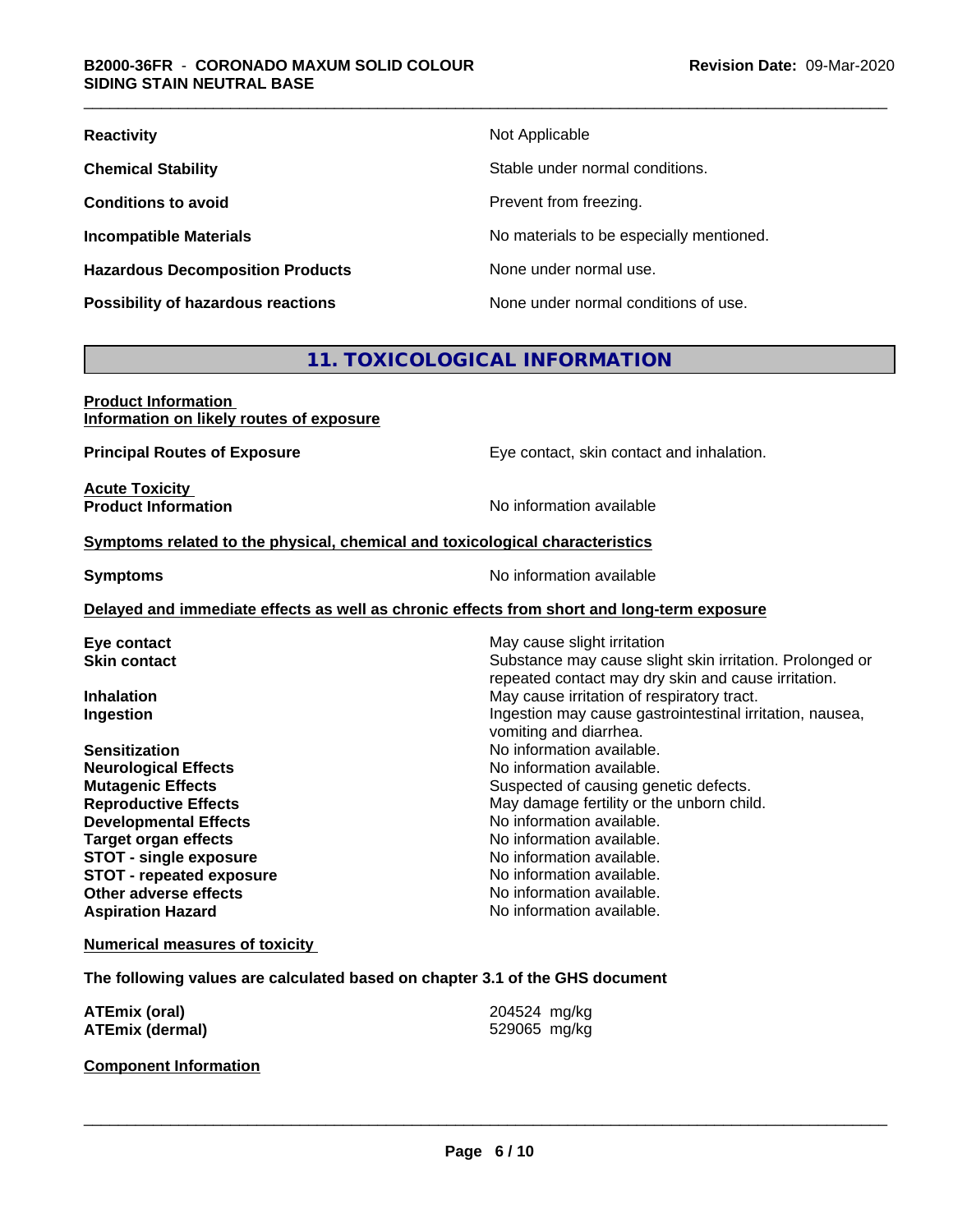| Chemical name                                                                                 | Oral LD50                                    | Dermal LD50                                                      | <b>Inhalation LC50</b> |
|-----------------------------------------------------------------------------------------------|----------------------------------------------|------------------------------------------------------------------|------------------------|
| Propylene glycol<br>57-55-6                                                                   | $= 20$ g/kg (Rat)                            | $= 20800$ mg/kg (Rabbit)                                         |                        |
| Propanoic acid, 2-methyl-,<br>monoester with<br>2,2,4-trimethyl-1,3-pentanediol<br>25265-77-4 | $=$ 3200 mg/kg (Rat)                         | $> 15200$ mg/kg (Rat)                                            |                        |
| Sodium C14-C16 olefin sulfonate<br>68439-57-6                                                 | $= 2220$ mg/kg (Rat)                         | $>$ 740 mg/kg (Rabbit)                                           |                        |
| Carbamic acid.<br>1H-benzimidazol-2-yl-, methyl ester<br>10605-21-7                           | $>$ 5050 mg/kg (Rat)<br>$= 6400$ mg/kg (Rat) | $> 10000$ mg/kg (Rabbit) = 2 g/kg<br>$Rat$ = 8500 mg/kg (Rabbit) |                        |

#### **Chronic Toxicity**

#### **Carcinogenicity**

*There are no known carcinogenic chemicals in this product above reportable levels.*

**12. ECOLOGICAL INFORMATION**

## **Ecotoxicity Effects**

The environmental impact of this product has not been fully investigated.

### **Product Information**

#### **Acute Toxicity to Fish**

No information available

#### **Acute Toxicity to Aquatic Invertebrates**

No information available

#### **Acute Toxicity to Aquatic Plants**

No information available

#### **Persistence / Degradability**

No information available.

#### **Bioaccumulation**

There is no data for this product.

#### **Mobility in Environmental Media**

No information available.

#### **Ozone**

No information available

### **Component Information**

## **Acute Toxicity to Fish**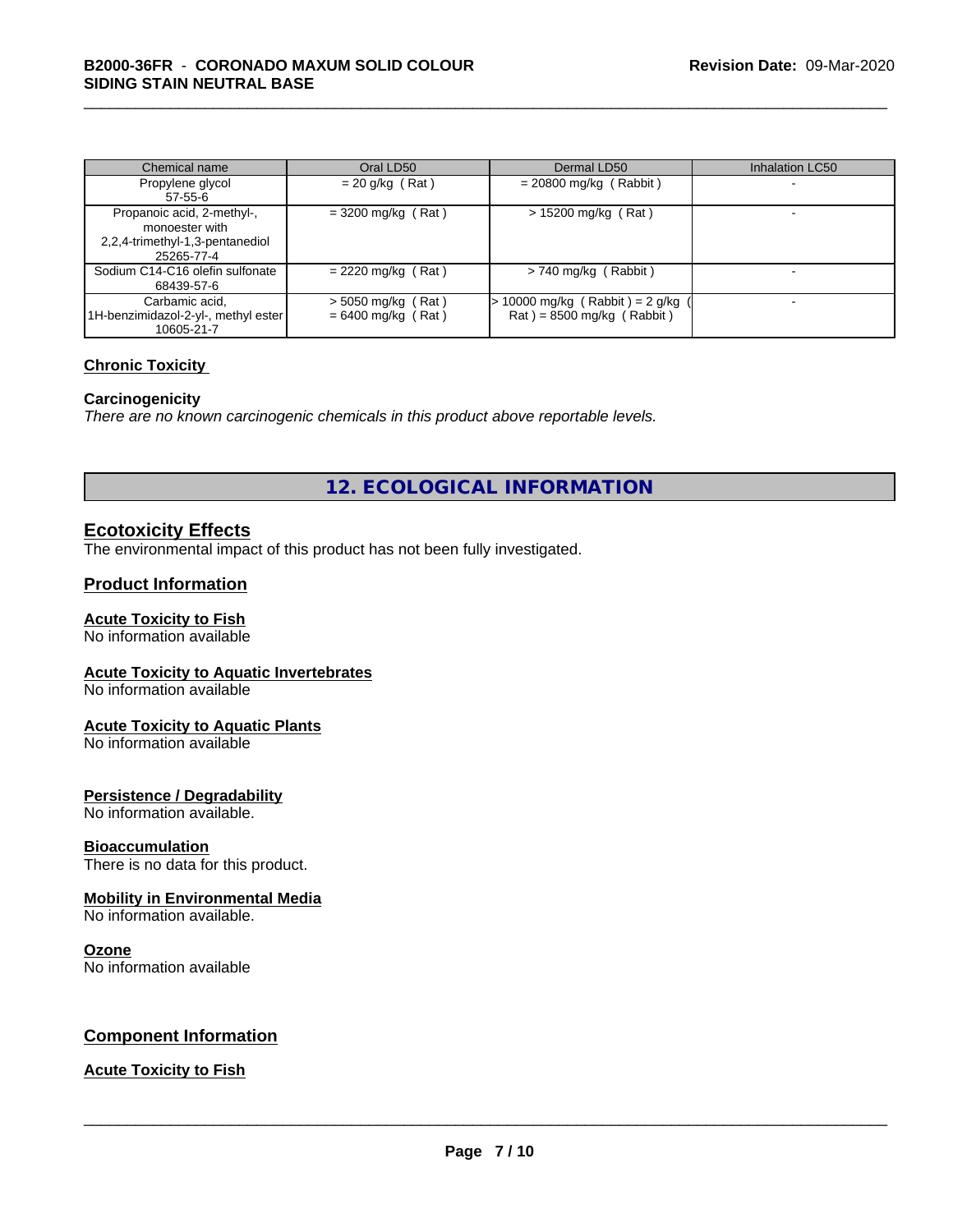Propylene glycol LC50: 710 mg/L (Fathead Minnow - 96 hr.) Carbamic acid, 1H-benzimidazol-2-yl-, methyl ester LC50: 1.5 mg/L (Rainbow Trout - 96 hr.)

#### **Acute Toxicity to Aquatic Invertebrates**

Propylene glycol EC50: > 10000 mg/L (Daphnia magna - 24 hr.) Carbamic acid, 1H-benzimidazol-2-yl-, methyl ester LC50: 0.22 mg/L (water flea - 48 hr.)

#### **Acute Toxicity to Aquatic Plants**

No information available

**13. DISPOSAL CONSIDERATIONS**

**Waste Disposal Method Dispose of in accordance with federal, state, provincial,** and local regulations. Local requirements may vary, consult your sanitation department or state-designated environmental protection agency for more disposal options.

**14. TRANSPORT INFORMATION**

**ICAO / IATA** Not regulated

**TDG** Not regulated

**IMDG / IMO** Not regulated

# **15. REGULATORY INFORMATION**

#### **International Inventories**

**TSCA: United States** Yes - All components are listed or exempt. **DSL: Canada** Yes - All components are listed or exempt.

### **National Pollutant Release Inventory (NPRI)**

#### **NPRI Parts 1- 4**

This product contains the following Parts 1-4 NPRI chemicals:

*None*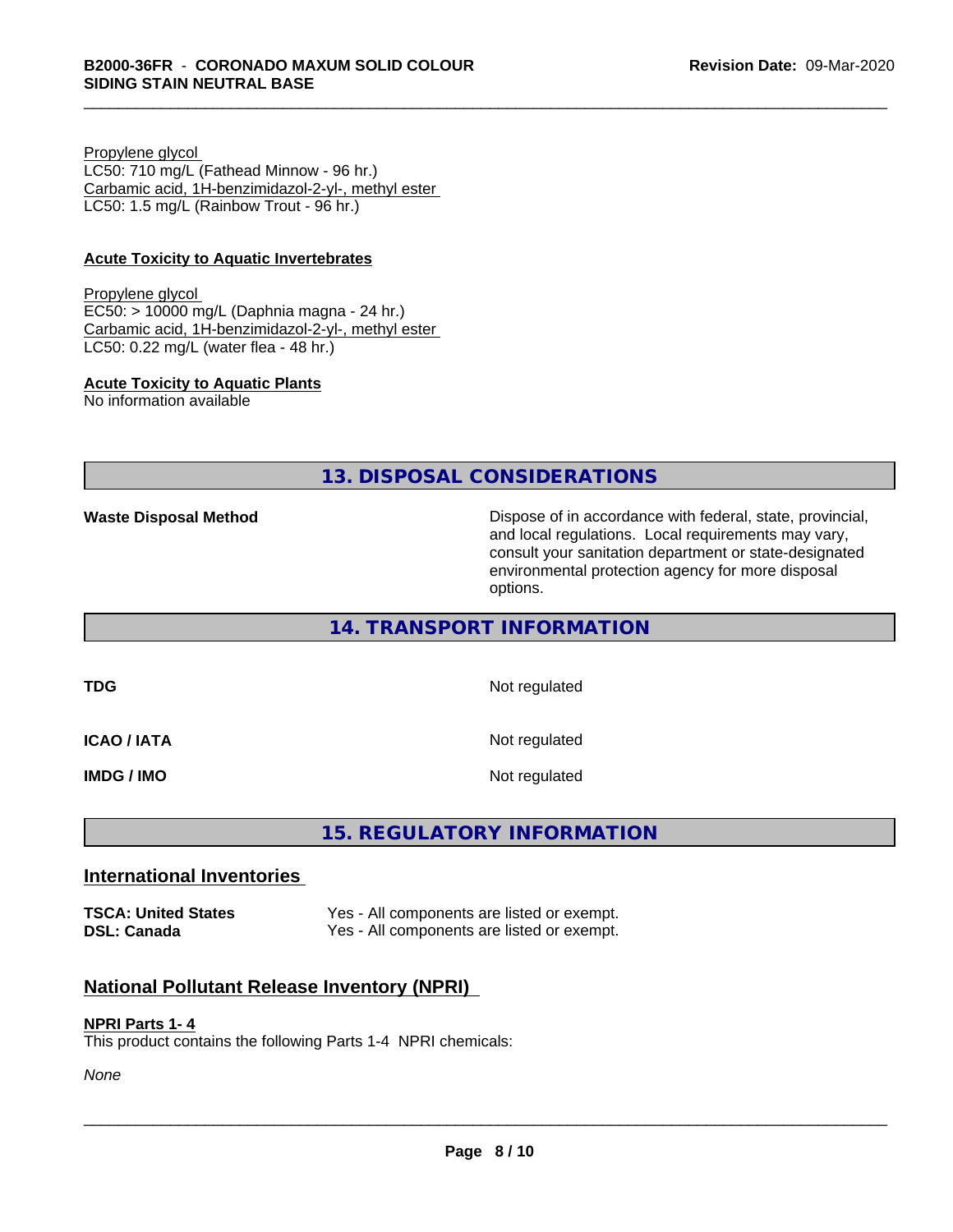#### **NPRI Part 5**

This product contains the following NPRI Part 5 Chemicals:

*None*

#### **WHMIS Regulatory Status**

This product has been classified in accordance with the hazard criteria of the Hazardous Products Regulations (HPR) and the SDS contains all the information required by the HPR.

| <b>16. OTHER INFORMATION</b>                                                                                                                          |                                                    |                                                                                                                               |                      |                                                                                                                                                                                                                                                                                                                                                                                                                                             |
|-------------------------------------------------------------------------------------------------------------------------------------------------------|----------------------------------------------------|-------------------------------------------------------------------------------------------------------------------------------|----------------------|---------------------------------------------------------------------------------------------------------------------------------------------------------------------------------------------------------------------------------------------------------------------------------------------------------------------------------------------------------------------------------------------------------------------------------------------|
| HMIS -                                                                                                                                                | Health: $2^*$                                      | <b>Flammability: 0</b>                                                                                                        | <b>Reactivity: 0</b> | $PPE: -$                                                                                                                                                                                                                                                                                                                                                                                                                                    |
| <b>HMIS Legend</b><br>0 - Minimal Hazard<br>1 - Slight Hazard<br>2 - Moderate Hazard<br>3 - Serious Hazard<br>4 - Severe Hazard<br>* - Chronic Hazard | present under the actual normal conditions of use. | X - Consult your supervisor or S.O.P. for "Special" handling instructions.                                                    |                      | Note: The PPE rating has intentionally been left blank. Choose appropriate PPE that will protect employees from the hazards the material will                                                                                                                                                                                                                                                                                               |
|                                                                                                                                                       |                                                    | registered trade and service mark of the NPCA. HMIS® materials may be purchased exclusively from J. J. Keller (800) 327-6868. |                      | Caution: HMIS® ratings are based on a 0-4 rating scale, with 0 representing minimal hazards or risks, and 4 representing significant hazards or<br>risks. Although HMIS® ratings are not required on MSDSs under 29 CFR 1910.1200, the preparer, has chosen to provide them. HMIS® ratings are<br>to be used only in conjunction with a fully implemented HMIS® program by workers who have received appropriate HMIS® training. HMIS® is a |

 **WARNING!** If you scrape, sand, or remove old paint, you may release lead dust. LEAD IS TOXIC. EXPOSURE TO LEAD DUST CAN CAUSE SERIOUS ILLNESS, SUCH AS BRAIN DAMAGE, ESPECIALLY IN CHILDREN. PREGNANT WOMEN SHOULD ALSO AVOID EXPOSURE. Wear a NIOSH approved respirator to control lead exposure. Clean up carefully with a HEPA vacuum and a wet mop. Before you start, find out how to protect yourself and your family by logging onto Health Canada at

http://www.hc-sc.gc.ca/ewh-semt/contaminants/lead-plomb/asked\_questions-questions\_posees-eng.php.

| <b>Prepared By</b>         | <b>Product Stewardship Department</b><br>Benjamin Moore & Co.<br>101 Paragon Drive<br>Montvale, NJ 07645<br>800-225-5554 |
|----------------------------|--------------------------------------------------------------------------------------------------------------------------|
| <b>Revision Date:</b>      | 09-Mar-2020                                                                                                              |
| <b>Reason for revision</b> | Not available                                                                                                            |

#### **Disclaimer**

The information contained herein is presented in good faith and believed to be accurate as of the effective date shown above. This information is furnished without warranty of any kind. Employers should use this information only as a **supplement to other information gathered by them and must make independent determination of suitability and**